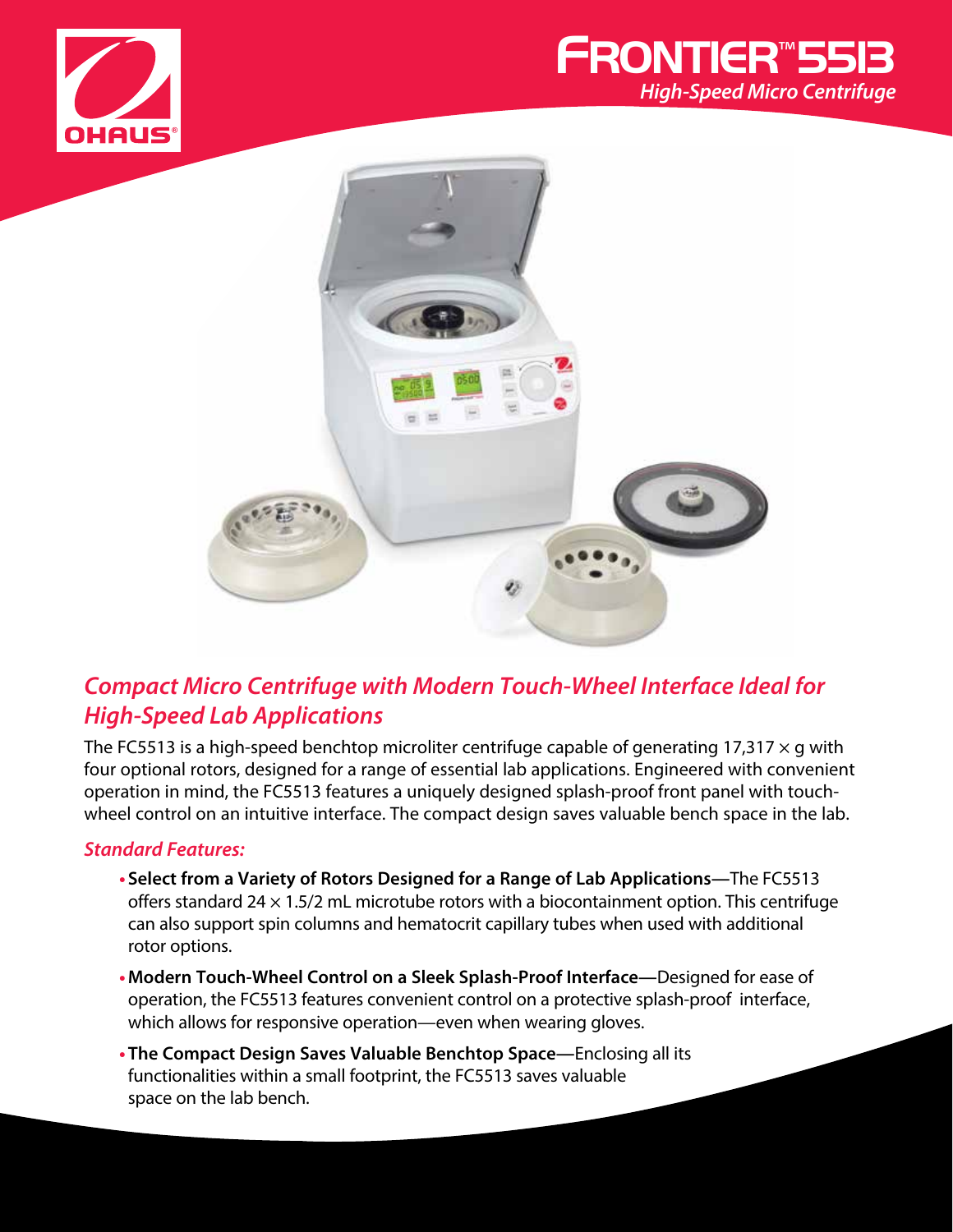# **FRONTIER**™**5513** *High-Speed Micro Centrifuge*

### **Sleekly designed interface enables smooth operation for a great user experience**

- **• Easy-to-Use touch-wheel interface for parameter adjustments**
- **• Convenient interface shows both set and actual parameters**
- **• One-touch toggling between RPM/RCF, Acc/Dec**
- **• Crisp display on a double-line LCD display with backlight**

### **Solid engineering to ensure functionality and reliability**

- **• True splash-proof panel protects the centrifuge from accidental sample spilling**
- **• Maintenance-free induction motor produces maximum G-force of 17317 × g**
- **• Speeds up to 13500 rpm in less than 15 seconds with microtubes**
- **• 10 acceleration/deceleration settings**
- **• 99 memory sets to quickly store and recall commonly used parameters**
- **• Rotor imbalance sensing systems stops the unit when the loadings are imbalanced**

## **Flexible rotor selections to cover essential laboratory applications**

- **• Standard offer comes with 24 × 1.5/2.0 mL microtube rotors**
- **• Compatible with 4 optional rotors, maximum capacity of 24 × 1.5/2.0 mL**
- **• Support spin-column and hematocrit capillary through additional rotor options**
- **• Biocontainment rotor available for safe handling of hazardous samples**





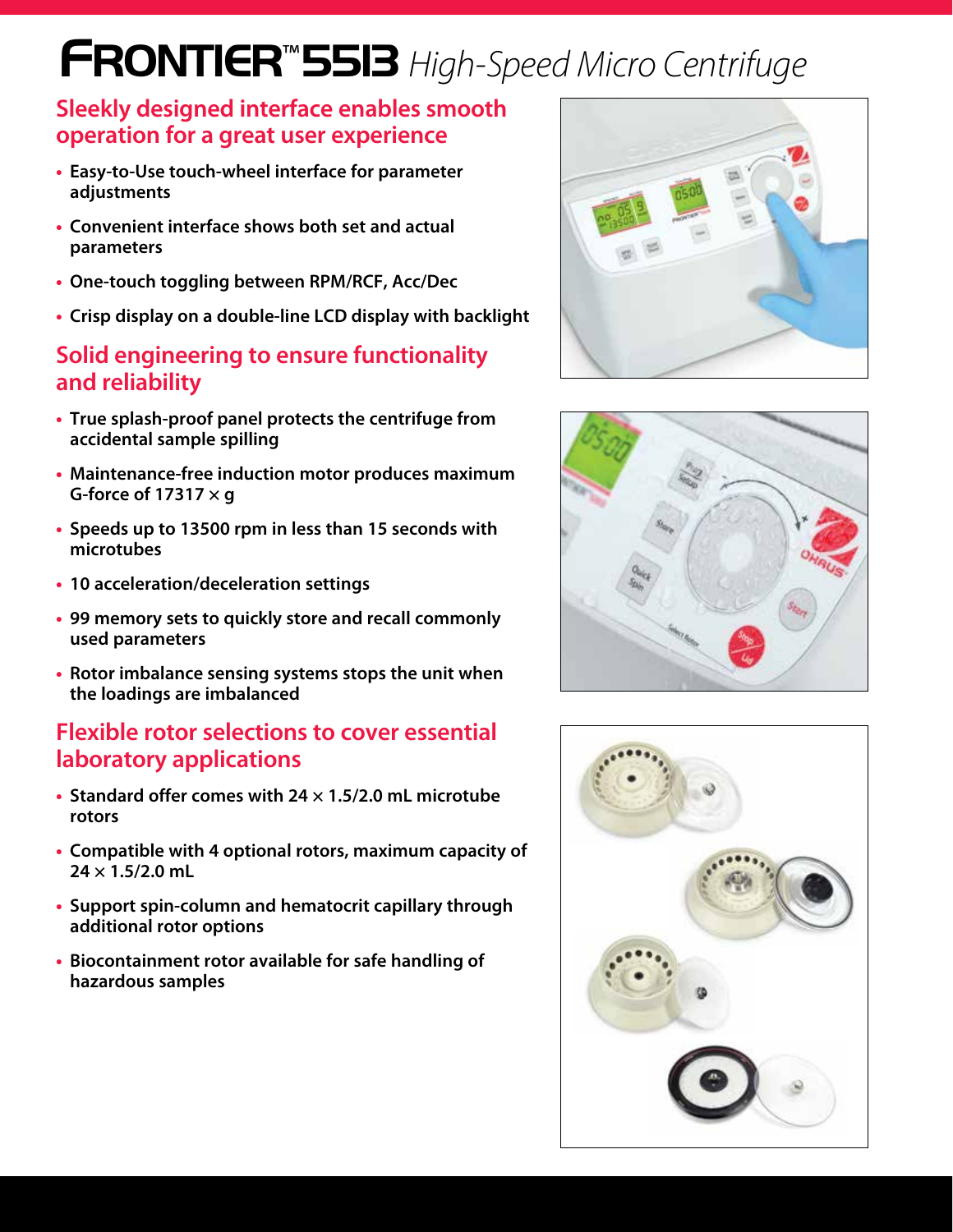# **FRONTIER**™**5513** *Rotors and Accessories*

|                    | Order No.<br>30472301                        |                                          |                 |           |
|--------------------|----------------------------------------------|------------------------------------------|-----------------|-----------|
| $\circ$            | <b>Description</b>                           | Rotor, Angle, $24 \times 1.5/2.0$ mL, V2 |                 |           |
|                    | Max. Speed                                   | 13500 rpm                                |                 |           |
|                    | Max. RCF                                     | $17317 \times q$                         |                 |           |
| <b>Accessories</b> |                                              |                                          |                 |           |
| Order No.          | <b>Description</b>                           | Vol./Tube                                | <b>Diameter</b> | Tube type |
| Without Adapter    | Rotor, Angle, 24 x 1.5/2.0 mL, V2            | 1.5/2.0 mL                               | $11 \text{ mm}$ | Microtube |
| 30130885           | Adapter, $1 \times 0.5$ mL D8 mm, $6$ /pk    | $0.5$ mL                                 | 8 mm            | Microtube |
| 30130884           | Adapter, $1 \times 0.2/0.4$ mL D6 mm, $6/pk$ | $0.2/0.4$ mL                             | 6 mm            | Microtube |

|                        | Order No.                                          | 30472302                                           |                 |           |
|------------------------|----------------------------------------------------|----------------------------------------------------|-----------------|-----------|
|                        | <b>Description</b>                                 | Rotor, Angle, $24 \times 1.5/2.0$ mL, Sealable, V2 |                 |           |
|                        | Max. Speed                                         | 13500 rpm                                          |                 |           |
|                        | Max. RCF                                           | $17317 \times g$                                   |                 |           |
| <b>Accessories</b>     |                                                    |                                                    |                 |           |
| Order No.              | <b>Description</b>                                 | Vol./Tube                                          | <b>Diameter</b> | Tube type |
| <b>Without Adapter</b> | Rotor, Angle, $24 \times 1.5/2.0$ mL, Sealable, V2 | $1.5/2.0$ mL                                       | $11 \text{ mm}$ | Microtube |
| 30130885               | Adapter, $1 \times 0.5$ mL D8 mm, $6$ /pk          | $0.5$ mL                                           | 8 mm            | Microtube |
| 30130884               | Adapter, $1 \times 0.2/0.4$ mL D6 mm, $6$ /pk      | $0.2/0.4$ mL                                       | 6 mm            | Microtube |

| $-0.001$ | Order No.          | 30472303                           |  |
|----------|--------------------|------------------------------------|--|
|          | <b>Description</b> | Rotor, Angle, $18 \times 2$ mL SC* |  |
|          | Max. Speed         | 13500 rpm                          |  |
|          | Max. RCF           | $15484 \times g$                   |  |

\*SC-Spin Column

|  | Order No.          | 30472304                                       |  |
|--|--------------------|------------------------------------------------|--|
|  | <b>Description</b> | Rotor, Hematocrit, $24 \times$ Capillaries, V2 |  |
|  | Max. Speed         | 13000 rpm                                      |  |
|  | Max. RCF           | $16058 \times g$                               |  |

## **Dimensions**